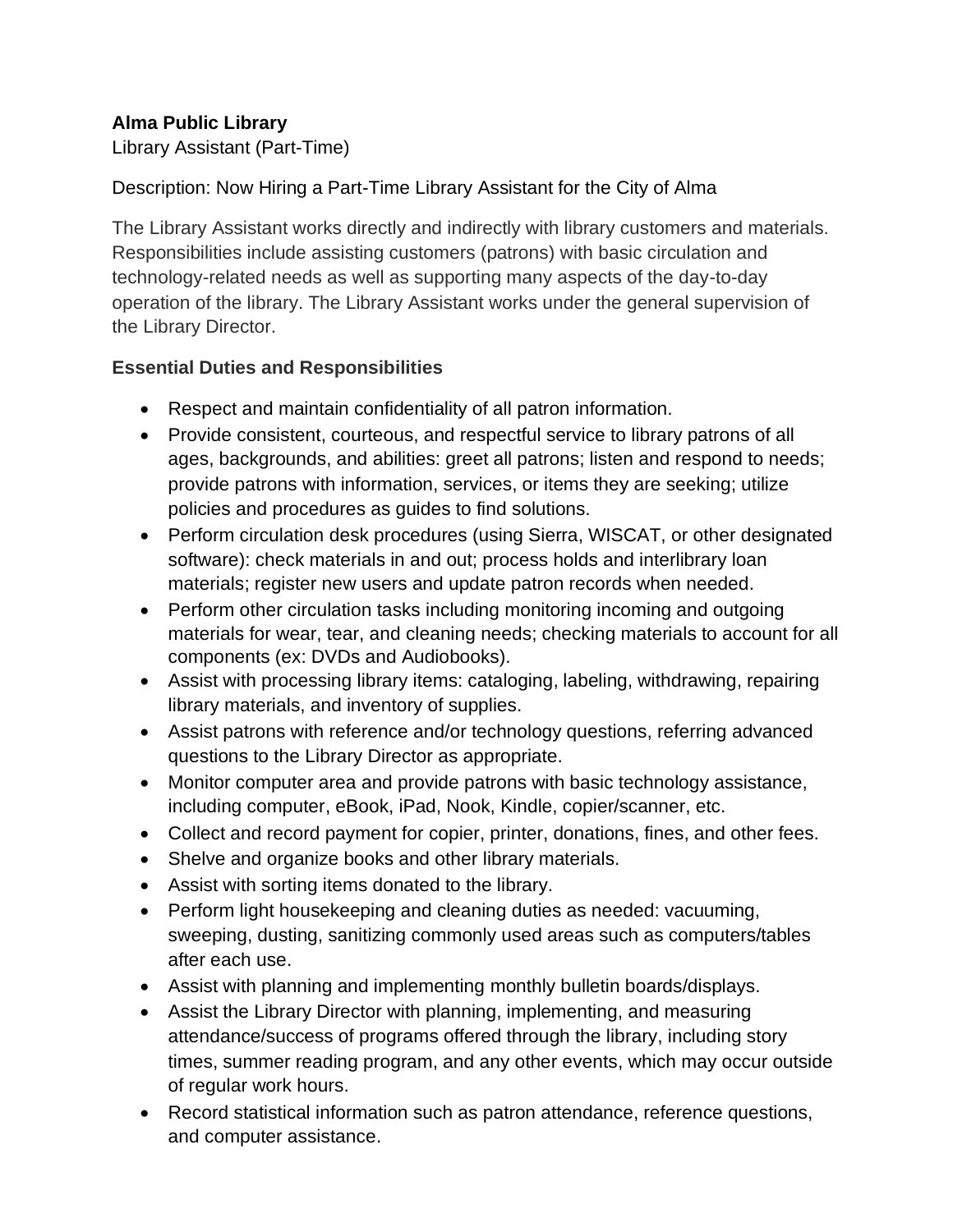- Maintain program supplies and inform the Library Director of needed supplies.
- Assist the Library Director in promoting library services, programs, and collections through the library website, Facebook page, and word-of-mouth.
- Assist the Library Director in sharing events and marketing materials with local organizations, social networks, and media outlets.
- Promote a positive, inclusive, and professional work environment, directing and communicating concerns to the Library Director.
- Run local errands for the library.
- Other duties as assigned by the Library Director and/or the Library Board.

### **Expectations:**

- Dress neatly and appropriately
- Arrive on time and maintain scheduled hours
- Notify the Library Director in advance if unable to work scheduled time
- Follow the rules and expected behaviors in the library, including adhering to all library policies and procedures.
- Ability to make decisions without direct supervision.
- Ability to set priorities and meet assigned deadlines, balance demands and maintain a positive public service attitude.
- Attend occasional training sessions/meetings.

## **Physical demands of the position:**

- Bending/twisting and reaching
- Fingerings; keyboarding, writing, filing, sorting, shelving, and processing.
- Processing, picking up and shelving library items
- Lifting and carrying up to 50 pounds.
- Pushing and pulling loaded book carts, etc.
- Sitting, standing, walking, stooping kneeling and crouching.
- Reaching down to the ground and up to shelving heights with the aid of a footstool and sometime a ladder.
- Reading type, font size 12 or smaller, on item labels
- Observing patrons in need of assistance from a distance of 20 feet or further.

#### **Required Technology Skills:**

- Basic knowledge of computer operation/trouble shooting of all technology devices owned by library.
- Proficiency in Microsoft Office Suite.
- Proficiency in/willingness to learn library specific software: WISCAT, Sierra, Libby, and others as needed.
- Willingness to learn modern technology skills.

#### **Desired Minimum Qualifications:**